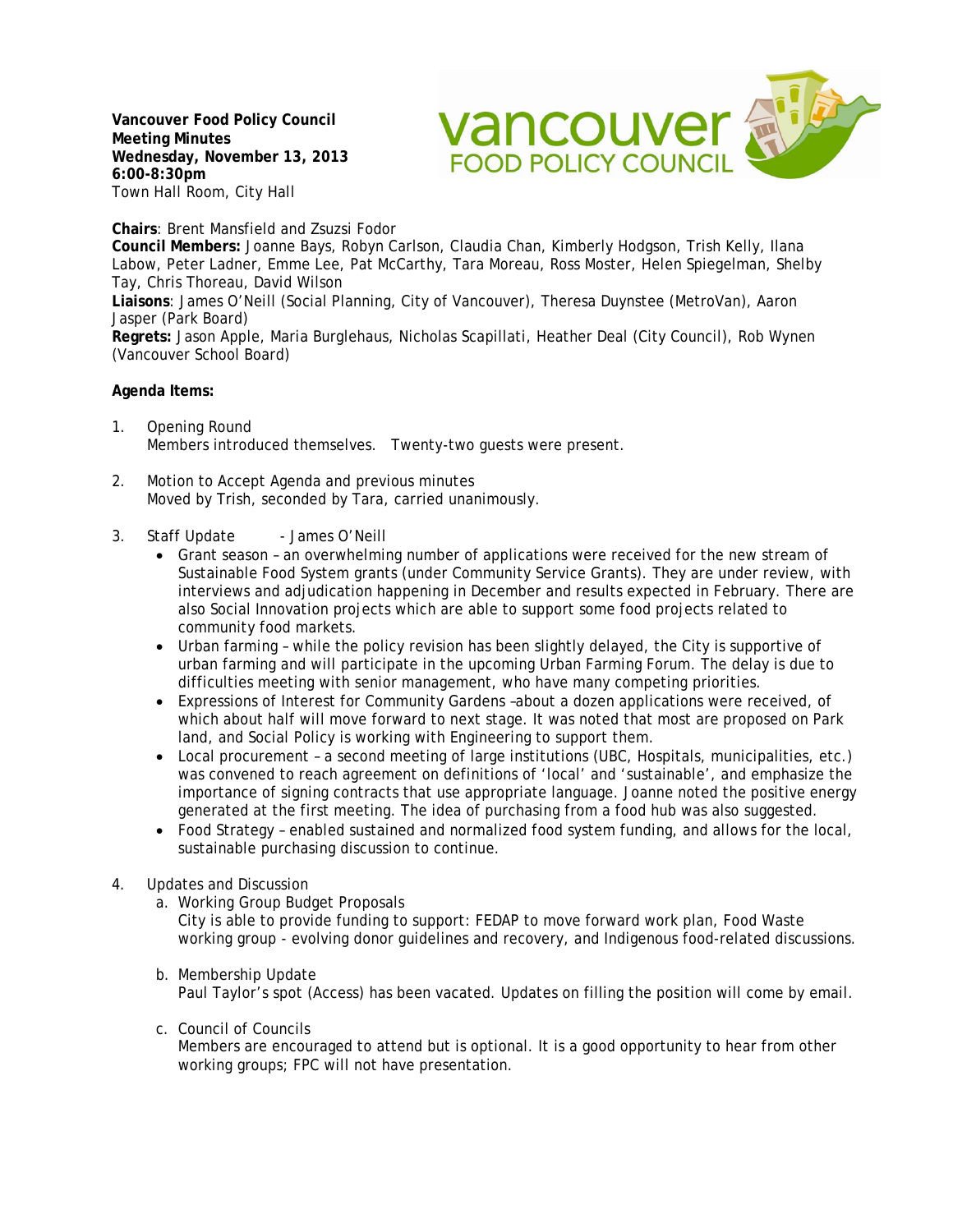## d. Co-chair

Brent will have co-chaired for four years come January. Terms will be ending and one year of transition is beneficial. Kim had expressed interest but is since too limited. Tara Moreau has put her name forward. If others are interested, submit names to Brent and decisions will be made within one week by email. There is no process in the terms of reference. Brent will follow up with those who have stepped forward. Members were reminded there is no meeting in December.

5. Metro Van Agricultural Impact Assessment: Darrell Zbeetnoff

Darrell is an agricultural consultant and has done agriculture plans for municipalities. In order to talk about local community food, agricultural land and the ability to grow crops needs to be discussed, as critical areas of farmland are being lost. Metro Vancouver would like Agriculture Impact Assessments (AIA) and consults with local stakeholders. Many questions remain - What criteria would trigger an AIA? Which impacts are most significant? Should AIA be different for different types of development or impacts? What would process look like? Should Vancouver be consulted with for development of the guidelines? Who would use it? Who would pay? There are 15 categories of concern listed. Tools are being developed for planners to be used when assessing projects. There is currently no structure, with limited examples of AIAs in Canada.

6. Intercultural Food Literary: Hua Foundation – Claudia and Kevin

The foundation would like to launch a food security program in the spring to address a gap in action. The group evolved from Shark Truth, an organization that encouraged ethnic Chinese to pledge to not serve shark fin soup at weddings. This was done in a culturally-sensitive way that created a basis of education and understanding to allow people to make positive decisions around sustainability and food. The new parent organization is Hau Foundation, which bring together cultural heritage and environmental action for culturally appropriate solutions. The foundation is now in the process of fundraising and designing and Asian produce chart (with a database of traditional ingredients). The goal is to create an iPhone app, complete a market feasibility survey, explore business solutions (e.g. labeling), conduct community intergenerational cooking workshops, and localize food (working with local farmers to develop an Asian CSA for 2014). They have a small staff working with a small group of advisors, and are seeking feedback on their ambitions and approach.

Specifically, they would like endorsement through a letter of support, and are looking for information on market access points to consumer, common shortfalls and challenges, how to scale up impact, long and short term infrastructure needed as program expands, as well as if there is support (financial or otherwise) for this kind of work.

Discussion and suggestions:

- Contact Thien Phan at CoV regarding her work on Asian food supply chain
- Explore alternate models to CSAs (e.g. corner stores)
- Andrea Carlson has a CSA (multiple farms) with some Asian produce on Union Street. Suggestion to work with various farms (e.g. buyer's club)
- Partner with ethnic Chinese gardeners in the city using backyards
- Use food to connect to culture connect to intergenerational engagement
- Short term desire is to work with Chinese community, but will not exclude anyone and will support cross cultural dialogue (both ways) to work with other communities that want similar things
- Explore educating without words so any language can understand
- There could be opportunity to cross-educate growers who are not organic
- Focus on cultural discussion as part of food systems definition
- Include element of food waste
- Connect with NFNs and Christian Food Security group at churches
- Could be education piece for new immigrants on choices
- Engage with all aspects of the food system, not just producers and distributors
- Build on what exists to reduce redundancy